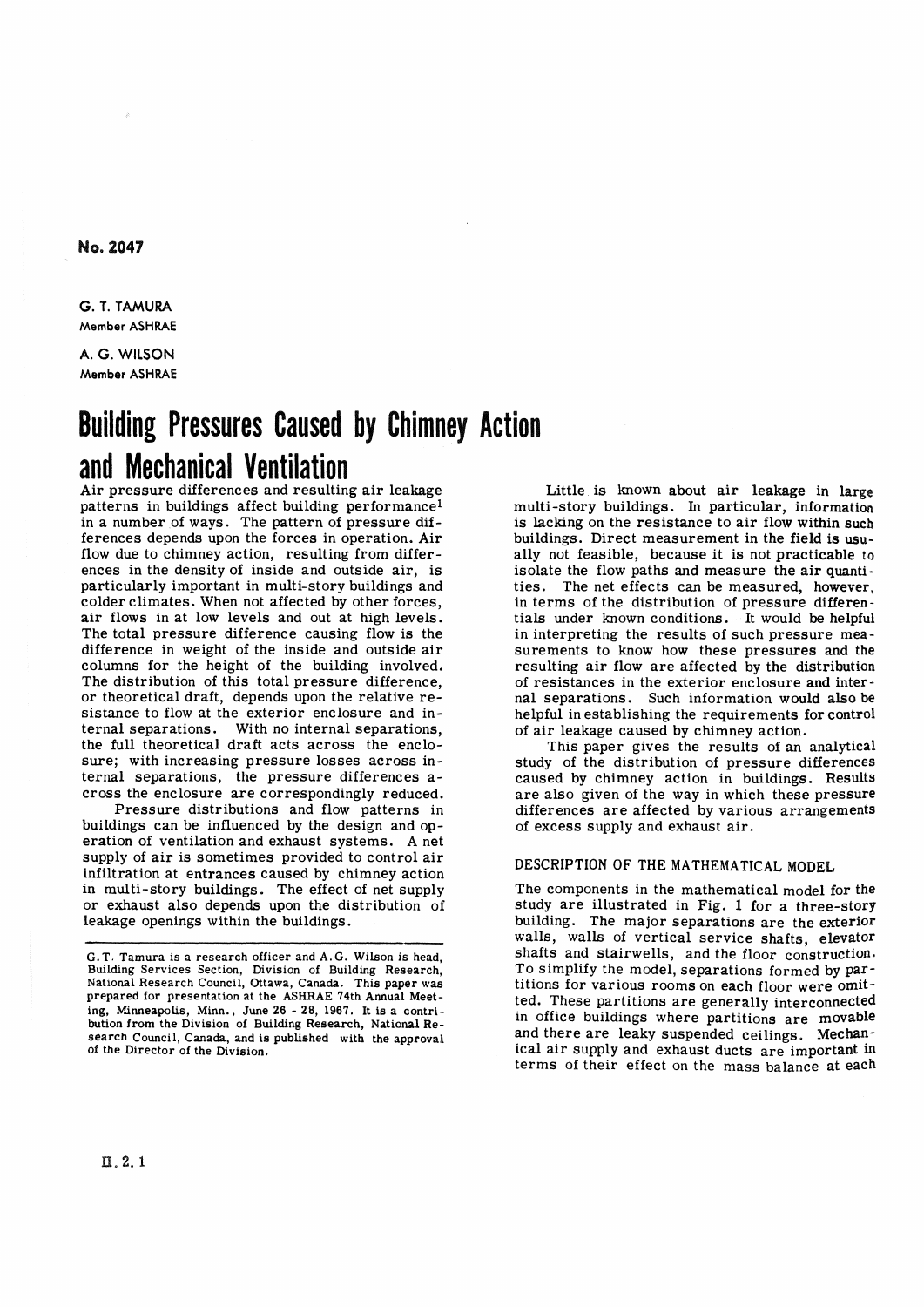floor, and if not operating may represent interconnections between floors in addition to those provided by the internal separations. Provision was made in the model for net air supply or exhaust at each floor to determine its effect on pressure differences across the separations.

Air leakages in the exterior walls occur through interstices formed by windows and walls, cracks of openable windows, joints of curtainwalls, and in some instances through the wall construction. Air leakages through the wall of the vertical shaft occur through cracks formed by elevator and stairwell doors and, in service shafts, through the space between pipes and ducts and the wall. Air leakages through the floor construction occur through cracks formed by the various service pipes and interstices formed by the exterior wall and the floor construction. In the model building, these leakage areas in major separations were lumped and represented by orifice areas. The following equation\* was used to represent the mass flow through an orifice.

$$
w = CA\rho^{n}(\Delta P)^{n}
$$

where

| w  |          | mass flow                      |
|----|----------|--------------------------------|
| C  | $\equiv$ | proportionality constant       |
| Α  | $=$      | orifice area                   |
| ρ  | $=$      | air density                    |
| ΛP | $\equiv$ | pressure difference across or- |
|    |          | ifice                          |
| n  |          | flow exponent                  |

For most calculations a flow exponent of  $1/2$ (turbulent flow) was assumed; in some cases it was taken **as** l (laminar flow). Because of the combination of turbulent and laminar flows the value for leakage paths, **as** they occur in buildings, will vary between 1/2 and 1; for example, that for cracks in openable windows and doors is generally about

**2/5.2** Because the distribution of the available pressure difference due to chimney effect depends Only on the relative resistances to air flow of the various separations, the orifice areas in the exterior wall,  $A_w$ , were used as a reference (i.e.,

taken as unity); and orifice areas in the floor construction and in the wall of the vertical shaft,  $A_f$ 

and A<sub>s</sub>, were taken as multiples of the exterior

**Wall** orifice area for each story. For simplificatim, the area of the orifice representing the mechanical air supply or exhaust opening at each floor was the same as that representing the outside wall. The floor height of the model building was assumed to be 12 ft.

The value of the outside absolute pressures **PO1** of **Fig.** l was taken **as** normal atmospheric Pressure. With no wind, outside air pressures at ather levels depend only on the specific weight of the air, which is a function of outside temperature.

\* See Appendix A.

Inside pressures at various levels are inter-related by the weight of the column of inside air between levels and the pressure drop across the intervening floors. The problem entails determining the inside pressures in such a way that a mass flow balance is obtained for each floor and for the vertical shaft. The number of simultaneous equations equal the number of floor6 plus one. **As** the equations for an exponent of **1/2** are nonlinear, iterative calculations are required to solve for the unknown inside pressures.

**A** computer program **was** formulated to solve all unknown absolute pressures inside the building and the resultant pressure differences across all major separations. The solutions were obtained with the aid of a digital computer. The computer program was designed to permit variation in the number of floors and in orifice areas from floor to floor. The amount of pressurization due to the operation of the mechanical ventilation system was defined in terms of the pressure difference across the ventilation orifice at each floor,  $\Delta P_v$ . This could be varied from floor to floor.

#### **RESULTS**

Effect of Interior Openings and Height

A typical set of results is given in Fig. 2, for a ten-story building with a uniform distribution of openings in the vertical direction. For this distribution the neutral zone level, where inside and outside pressures are equal, is located at mid-height. With no internal resistance to flow  $(A_f/A_w$  and  $A'_s$ 

#### *,Fig. l Mathematical* **model** *building*



**A,** = **Exterior wall orifice area** 

**Af** = **Floor orifice area** 

**As** = **Vertical shaft orifice area** 

**AV** = **Ventilation duct orifice area** 

**P Absolute pressure**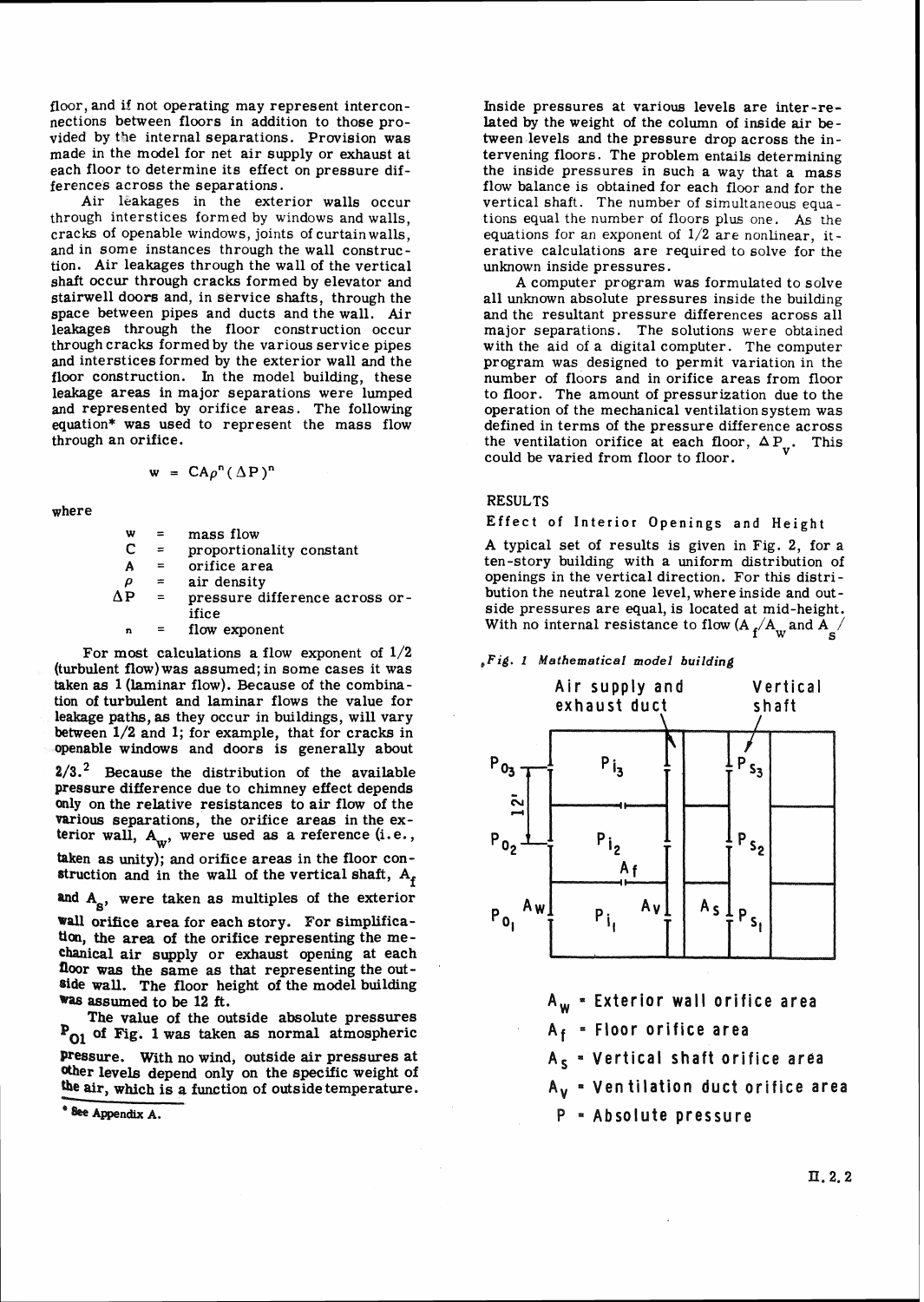

*Fig. 2 Pressure differences due to chimney effect* 

 $A_{\mathbf{w}} = \infty$ ) there is no pressure drop across the floors; the sum of the pressure differences across :he exterior wall at the bottom and top of the build ing is equal to the total theoretical draft for the building. With openings in the shaft only, there is **an** equal pressure drop across each floor; with ~penings in the floor only, this pressure drop increases toward the neutral zone level because of increasing flow rates in that direction through the floor openings. With resistance to flow imposed by :he interior separations, the sum of the pressure differences across the exterior wall at any two

levels is less than the theoretical draft by the sum of the pressure drops between intervening floors. With openings in the shaft only the difference **be**. tween the pressure drops across the wall **of**  shaft at any two levels is equal to the pressure drop across intervening floors. The ratio of actual to theoretical draft is greater with openings in the shaft only than with openings in the floor only.

The pattern of air **flow** is evident from pattern and magnitude of the pressure differences. Air flows into the building below the neutral  $z_{\text{One}}$ and flows out above it. Similarly, air flows from the lower floors into the vertical shaft; and from the shaft into the upper floors. There is also an upward flow through openings in the floors.

The results illustrated in Fig. **2** are for outside temperature of **0** F. For practical **put**poses the ratio of actual to theoretical draft, however, is independent of temperature when the pressures are due to chimney effect alone; any variations in the ratio occur because of the dependence of the flow relation on temperature.

The effect of variations in leakage areas **and**  number of floors on the ratio of actual to theoretical draft is shown in Fig. 3. Calculations were made for an outside temperature of **0** F and an inside temperature of 75  $\tilde{F}$ . With interior leakage openings only in the floors, all internal flow paths are in series; the actual draft decreases rapidly as the number of stories increase and is asymptotic to zero. The draft increases as the ratio of  $A_f/A_w$  increases, that is, as the resistance to flow

within the building decreases. With interior leakage openings only in the verticalshaft **and** no pressure loss within the shaft, the resistance of the flow path from bottom to top of the building is independent of height, so that the ratio of actual to theoretical draft is constant for any value of  $A_{s}$ /

**Aw,** regardless of the number of stories. **In an**  actual building some pressure loss within the vertical shafts would occur so that some increase **in**  the resistance of the flow path through the vertical shafts would occur with increasing height. For a building with three floors, the resistance to flow through openings only in the shaft is the same as



**.::d. 3 Effect of** *building height*  **md** *separation openings*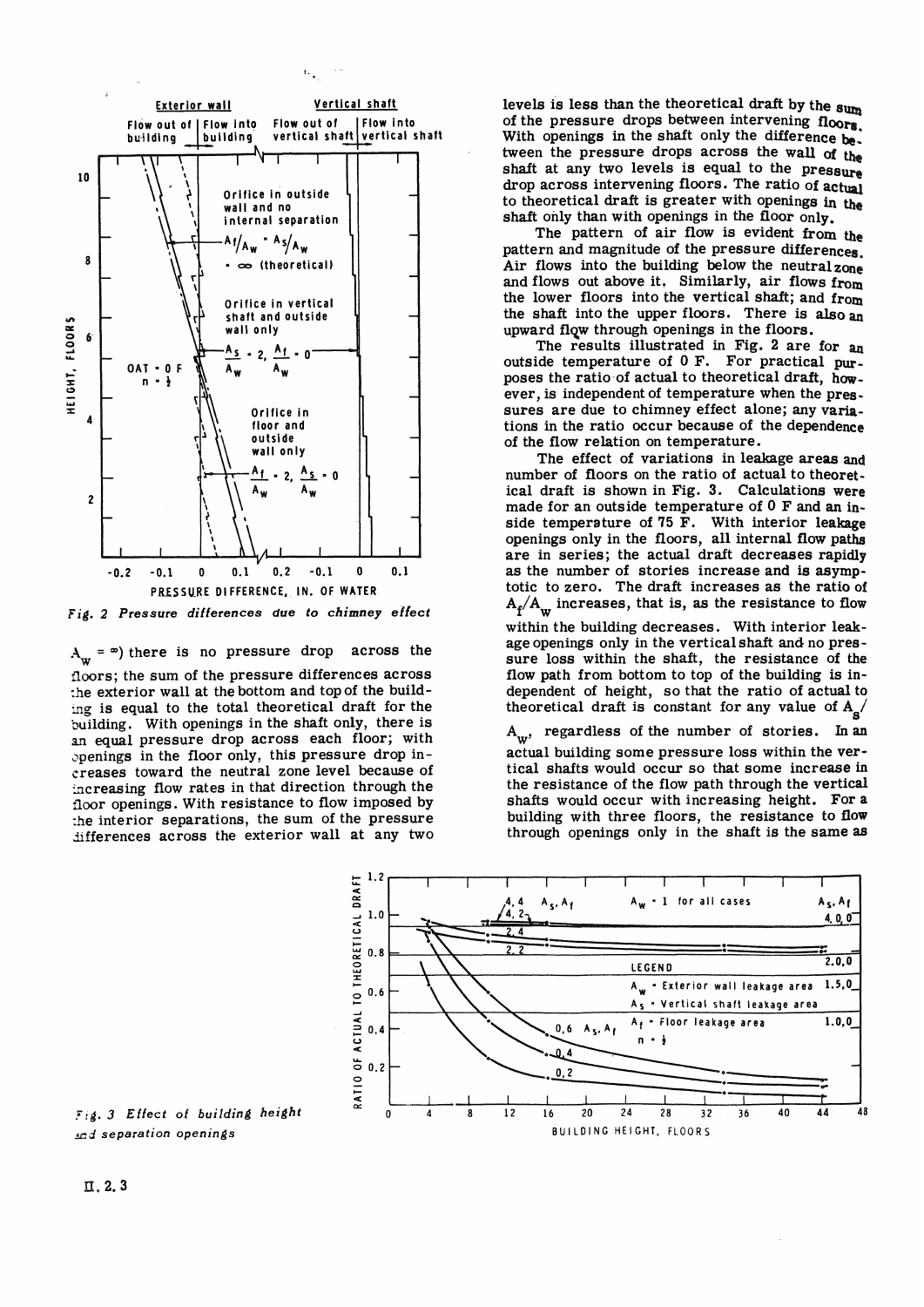

*Fig. 4 Effect of dividing vertical shaft in two equal compartments* 

that through similar openings only in the floor, so that the ratio of actual to theoretical draft is the

same.<br>The effects of combinations of leakage areas in the vertical shaft and between floors are also<br>shown in Fig. 3. As the building height increases<br>the resistance to series flow through floor openings increases; for high buildings the ratio of actual to theoretical draft depends mainly on the resistance of the flow paths through the vertical shafts. The values for a flow exponent of unity for most combinations of leakage areas are different from those shown in Fig. 3, but the trends are<br>similar. With  $A_f$  and/or  $A_s$  larger than  $A_w$  the **Tatio of actual to theoretical draft is less with**  $n = 1$ than with  $n = 1/2$ .

Fig. 3 indicates that for tall buildings the resistance of openings in the vertical shafts in relation to those on the exterior is the dominant factor an determining the distribution of the pressure difterences due to chimney action. To reduce pressure difference across exterior walls the resistance of the flow path through the shaft must in-**E**rease. In an actual building this requires tighter **Elevator and stairwell doors and more effective** sealing of ducts and pipes passing through the wall the ventilation shaft. The net effect is a greater **Pressure drop across these components.** 

**Exterior wall Vertical shaft** The resistance to upward flow through the building will be increased if the vertical shafts are **4** for the ten-story model in which there is complete separation of the vertical shaft at mid-height.  $\begin{array}{c} \text{Vertical shaft} \\ \text{in two equal} \\ \end{array}$   $\begin{array}{c} \text{The original tree} \\ \text{in two equal} \\ \end{array}$ building to the upper must pass through the floor opening at mid-height, and there is an increase in **<sup>8</sup>**pressure drop across the floors and shaft in this region.

> The relative resistances to flow used for this and succeeding examples  $(A_w = 1, A_s = 2, A_f = 2)$ <sup>2</sup>buildings.<sup>3</sup> For the conditions of Fig. 4 the ratio of actual to theoretical draft across the top and <sup>2</sup> I **I**bottom of the building is reduced from 0.86 to 0.58.<br>
> The total air leakage into the building is also re-**0** - The total air leakage into the building is also reduced by approximately 34% for the conditions il-<br>lustrated.

> > With complete separation of the vertical shaft at mid-height, the building acts somewhat as two eparate buildings, one above the other, with a neutral zone level associated with each. If there were complete separation of the two halves, in-**2** cluding elimination of the openings in the intervening floor, they would act independently and there would be maximum pressure differences across the intervening floor. In an actual building, however, it would be difficult toseparate the upper and





 $\Pi$ , 2, 4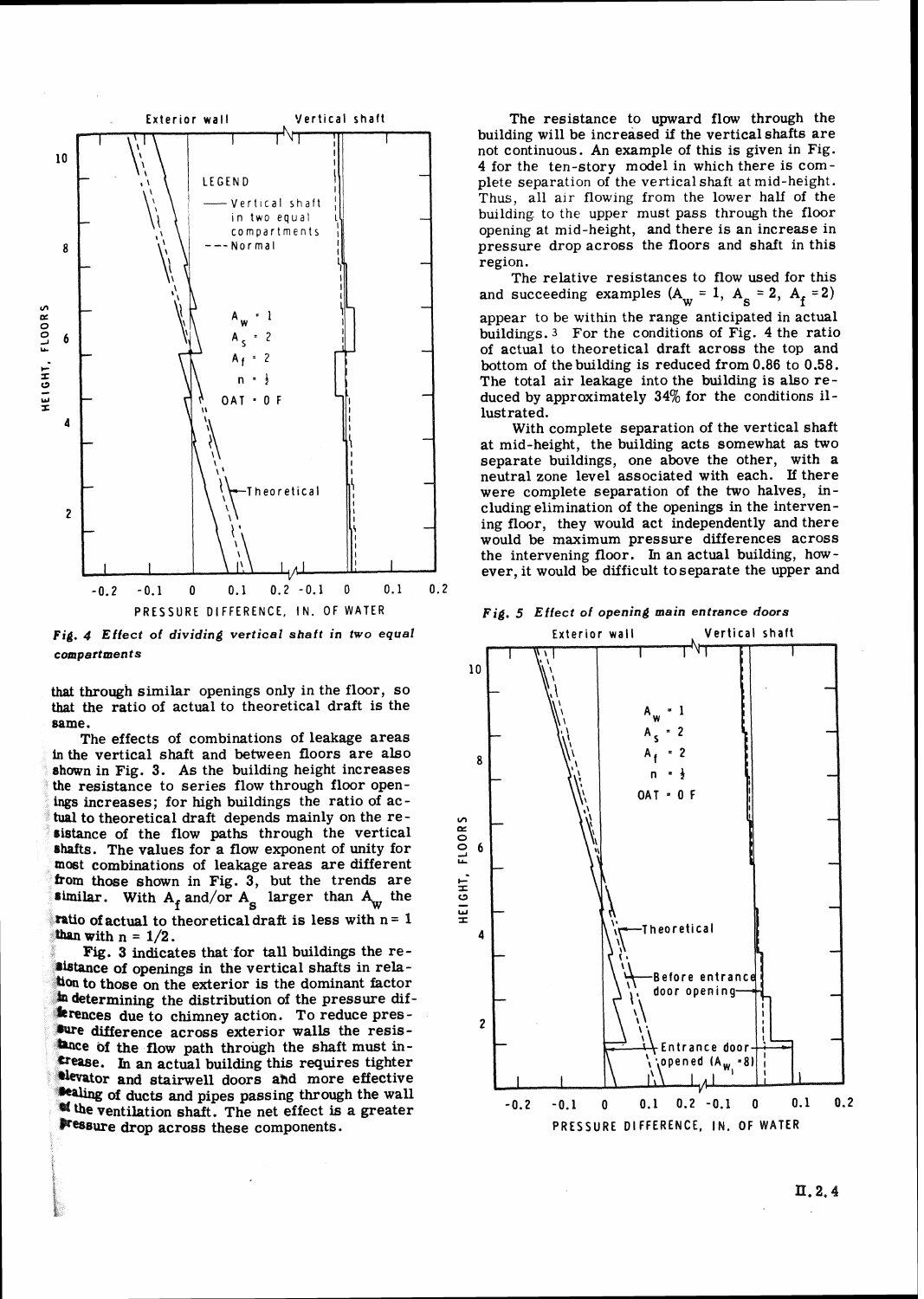lower halves of the various vertical shafts completely, and the effects on the various pressure differences would be correspondingly less.

The examples givenso far have been for model buildings with a uniform vertical distribution of openings in the enclosure. In an actual building one levelmay have larger openings than the others; for example, because of doors the area of the ground floor openings may be larger than those at other levels. Fig. 5 shows the pressure distributions for the ten-story model with  $A_w$  for the ground floor of 1 and 8, and  $A_w$  for the other floors constant at 1.

With increasing  $A_w$  at the ground floor, the

pressure difference across the entrance decreases; correspondingly, there is a significant increase in the pressure difference across the vertical shaft and floors at the lower levels. The effects of increasing  $A_w$  at the ground floor diminish with height; there is some lowering of the neutral zone level and some increase in the pressure difference across the exterior walls and vertical shaft at the top of the building.

For the example illustrated by Fig, 5, the over-all increase in air leakage resulting from an increase in  $A_w$  at the ground floor level from 1 to

8 is 35%; the increase in leakage into the 1st floor amounts to 194%. Infiltration through outside walls of the second and succeeding floors is decreased.

It is sometimes proposed that ground floor entrances to high buildings be opened to facilitate traffic flow to shops. Fig. 5 indicates the effect of this on pressure patterns due to chimney action. As noted, there is a large increase in ground floor infiltration and pressure differences across vertical shafts. The use of air curtain entrances is sometimes suggested to control these pressure differences and air leakage; it should be recognized that, for a given entrance infiltration, the air curtain entrance will operate with the same pressure difference across it as that at any other entrance. For example, to revert to the leakage condition represented by an entrance having  $A_w$  =

1, as in Fig. **5,** the entrance must sustain a pressure difference of about 0.1 in. of water.

Curves in Fig. 5 are for an arbitrary ratio of  $A_s/A_w$  and  $A_f/A_w$  of 2. With larger values of  $A_s$ and  $A_f$  the pressure drop across the entrance for a given value of  $A_w$  at the entrance, would be greater. At the same time the pressure loss within the buildingwould be less and there would be a greater pressure drop across the outer walls at the top of the building. The converse would occur with smaller values of  $A_s$  and  $A_f$ .

### **Effects of Pressurization**

The effects of an imbalance of supply and exhaust air were investigated with the 10-story model. The imbalance on any floor, referred to as "imposed pressurization, "was defined in terms of the pressure difference across the air supply or ex. haust openings. As these openings were assigned unit area the same as the openings in the exterior wall, A<sub>w</sub>, the imposed pressurization can be read-

ily converted to an equivalent air flow through the exterior. The effect of this imposed pressurization on both the pressure differences across the tion on both the pressure differences across the exterior walls, referred to as resultant pressur. ization, and on the pressure differences acrosa the interior separations, will depend on the distribution of excess supply or exhaust from floor to floor; the effect will also depend on the pressure distribution prior to pressurization. **If** there is no initial pressure difference across the enclosure and the pressurization is imposed uniformly at all floors, the resultant pressure difference across the enclosure will be the same at all levels and equal to that imposed.

Fig. 6 illustrates the effects of combine pressurization and chimney action, with **equal ex**cess air supply at all levels equivalent to an imposed pressurization of 0.10 in. of water, which neutralizes the pressure difference across **the**  ground floor entrance. The resultant pressurization is somewhat greater than that imposed and increases from bottom to top because a non-Linear flow relation is assumed. For a flow exponent **of**  one, the resultant pressurization would **equal** *that* 



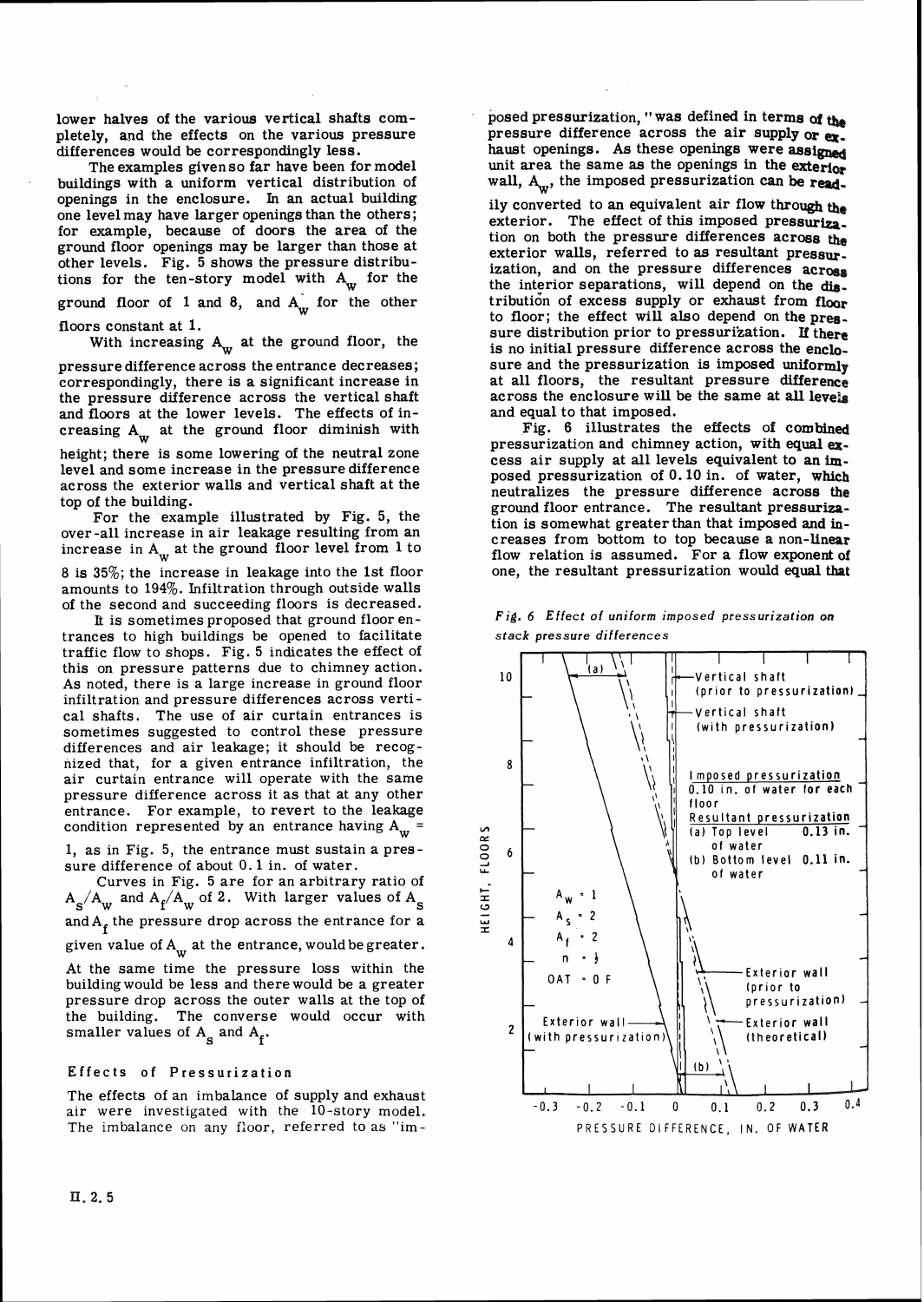imposed. It will also be noted that the pressure difference across the floors is less when the building is pressurized uniformly. Because the flow relation is non-linear there is less upward flow through the building; for high values of imposed pressurization the ratio of actual to theoretical<br>chimney draft approaches one. For linear flow chimney draft approaches one. conditions this ratio is constant.

An equal excess of supply air on all floors, as illustrated in Fig. 6, can be effective in reducing the pressure difference across exterior walls at lower levels, but there is a penalty in increased pressure differences which cause exfiltration at higher levels. The total excess air supply, which must be provided by outside air, is equivalent to **29a** of the air infiltration with no pressurization for the conditions illustrated.

Pressure differences across ground floor entrances can be neutralized by providing an excess **air** supply only on that floor. In the 10-story model this requires an imposed pressurization on the ground floor of 1.2 in. of water (Fig. 7). The pressure distribution across the exterior wall, floors and verticalshaft is essentially the same as that illustrated in Fig. 5, in which pressure differences across the entrance were neutralized by increasing the area of the entrance opening,  $A_{\mathbf{w}}^{\dagger}$ , to about 8.

The excess air supply required in Fig. 7 is approximately equivalent to the air infiltration through the enlarged entrance opening in Fig. 5. B must be supplied by the introduction of outside air through the ventilation system; the amount required is about equal to the total air infiltration without pressurization. Infiltration on other floors below the neutral zone level is about **37%~** of the original total infiltration. This infiltration, together with the excess supply air required to neutralize the pressure difference across the entrance in Fig. 7, is substantially less than the total excess 8upply air required with uniform pressurization at **all** levels. Consequently, the increase in pressure difference across upper levels of the building is much less than that in Fig. 6. With a greater resistance to flow within the building the increase in pressure difference at upper levels would be still less; with a lower resistance there would be a greater effect at upper levels and a greater excess air supply required to neutralize the pressure difkrence at the entrance.

To counteract pressure differences from chimney action across exterior walls in the upper floors requires an excess of exhaust air over sup**ply.** One approach, involving net supply below the neutral zone and net exhaust above, is illustrated **hg.** 8, where the imposed pressurization is 0.1 **in.** of water for all floors - positive below the neutral zone and negative above it. The resultant pressurization is less than that when excess air **@WPlp** at all levels is uniform **(Fig.** 6), but is **qual and** of opposite sign at the top and bottom. Pressure differences across the floors and verti-**8bafts** are greater than with no pressurization. This arrangement has the advantage that pressure



**Fig.** *7 Effect of first floor pressurization to neutralize entrance pressure difference* 

differences across both top and bottom of the enclosure are reduced.

The second example in Fig. 8 is for the 10 story model with vertical shafts split at the midheight, as in Fig. 4. With the same excess supply and exhaust in lower and upper halves of the building, as in the example above, a much greater pressure difference occurs across the floor at mid-height. The result is that pressure differences across the enclosure are essentially balanced at top and bottom of the building, while there are substantial pressure differences causing exfiltration immediately below mid-height and infiltration immediately above. The greater the increase in resistance to flow inside the building in relation to that of the exterior, the greater will be the pressure difference across the floors and vertical shafts and the resultant pressurization for a given excess of supply or exhaust air.

In theory it would be possible to neutralize the pressure difference across outside walls due to chimney action over the full height of the building by controlling excess supply or exhaust in each story. This is illustrated in Fig. 9 for the 10-<br>story model. To maintain an average pressure To maintain an average pressure difference of zero across the walls of each story, the pressure difference across each floor separation must equal the theoretical draft from floor to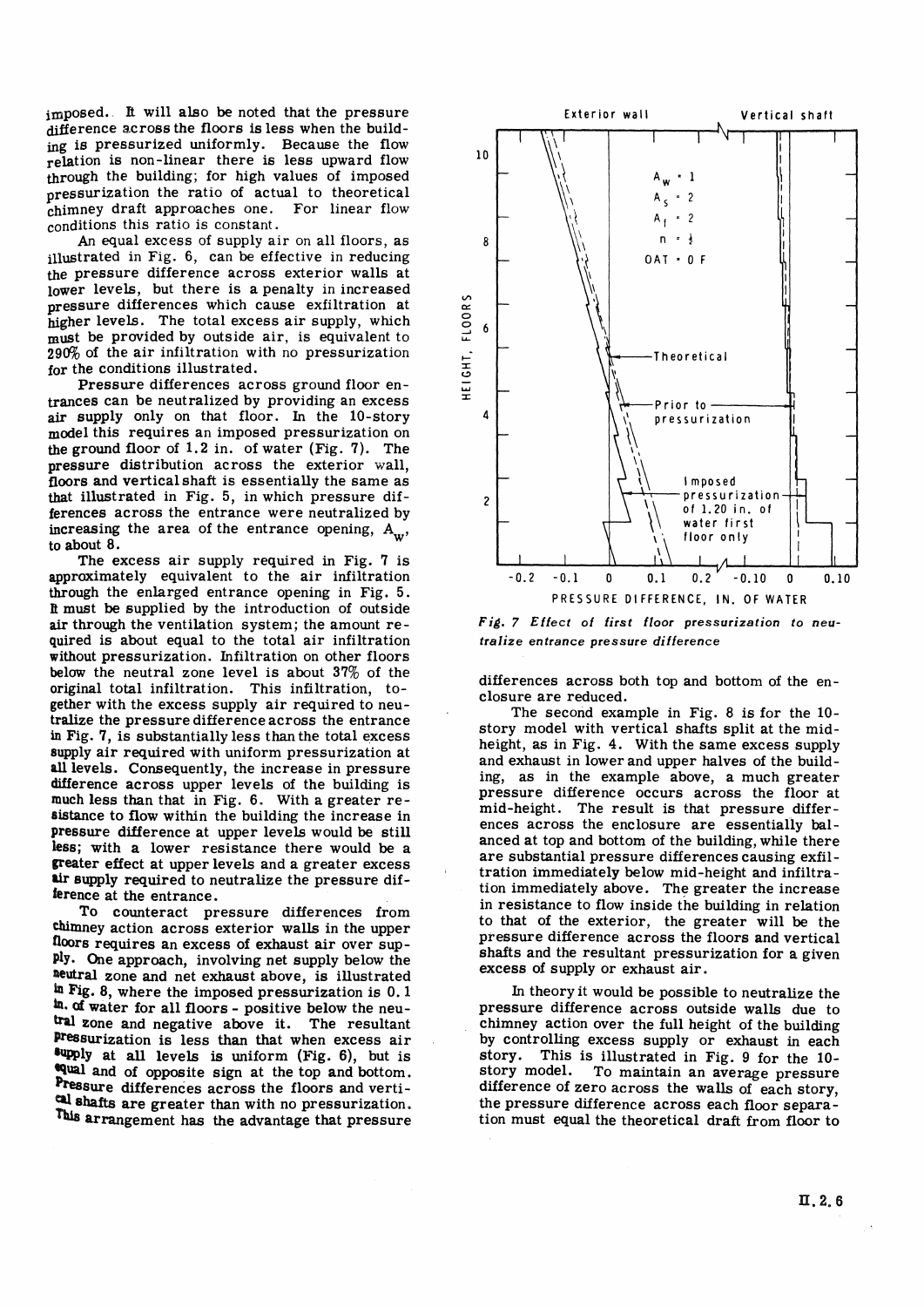floor. With uniform floor spacing the total theoretical draft for the building is thus distributed uniformly between the floors.

Similarly, with no pressure difference across openings in the exterior wall the total theoretical draft is divided between the top and bottom openings into the vertical shaft in proportion to the resistance of these openings. The pressure difference across openings into the vertical shaft at any other floor is then the pressure difference across the ground floor opening less the sum of the pressure differences across intervening floors. The pressure difference pattern for the vertical shaft is independent of the resistance to flow of openings in the exterior wall and floors and can be readily established for any assumed distribution of openings in the shaft. The excess supply or exhaust air required on any floor to neutralize pressure differences across the exterior wall is independent of the leakage characteristics of the wall; it depends upon the distribution of openings in the floor and vertical shaft andcan be readily calculated for any assumed distribution once the pressure difference pattern is established.

In Fig, 9, the excess supply and exhaust air required is again defined in terms of imposed pressurization, that is, the pressure difference across unit area to provide the necessary flow. Fig. 9 is based on a flow exponent of  $1/2$ ; excess supply and exhaust air requirements are thus in proportion to the square root of the imposed pressurization. As an example, assume that leakage through the exterior wall is equivalent to one air change per hour at a pressure difference of 0.104 in. of water. This is the pressure difference due to chimney action across the ground floor walls in Fig. 9 prior to pressurization and is equivalent to the velocity head of a 15 mph wind. Taking  $A_w$  and

 $A_f$  equal to 2 and  $A_w$  equal to unity, the imposed

pressurization required to neutralize chimney ac tion on the ground floor is  $1.07$  in. of water as in Fig. 9. The excess supply air required on the ground floor then amounts to 1 x  $(1.07/0.104)^{\frac{1}{2}}$  = 3.35 air changes per hour. By a similar calculation the excess supply required on the second floor is 1.9 air changes. For buildings with several stories, the excess supply or exhaust air required depends primarily on the effective area of openings into the vertical shaft. Pressurization, as illustrated in Fig. 8 and 9, could be provided by a separate interior air handling system, exhausting air from floors above the neutral zone level and discharging it in floors below.

#### CONCLUSIONS

1. With no other forces in operation, the total or theoretical pressure difference caused by chimney action is distributed across the exterior enclosure and internal separations in proportion to the relative resistances to flow of these components. With a high resistance to upward flow in the building (in relation to the resistance of the building enclosure) the pressure differences across the enclosure are



Fig. 8 Effect of non-uniform imposed pressurization

*Fig. 9 Imposed pressurization to neutralize externed wall pressure differences.* 

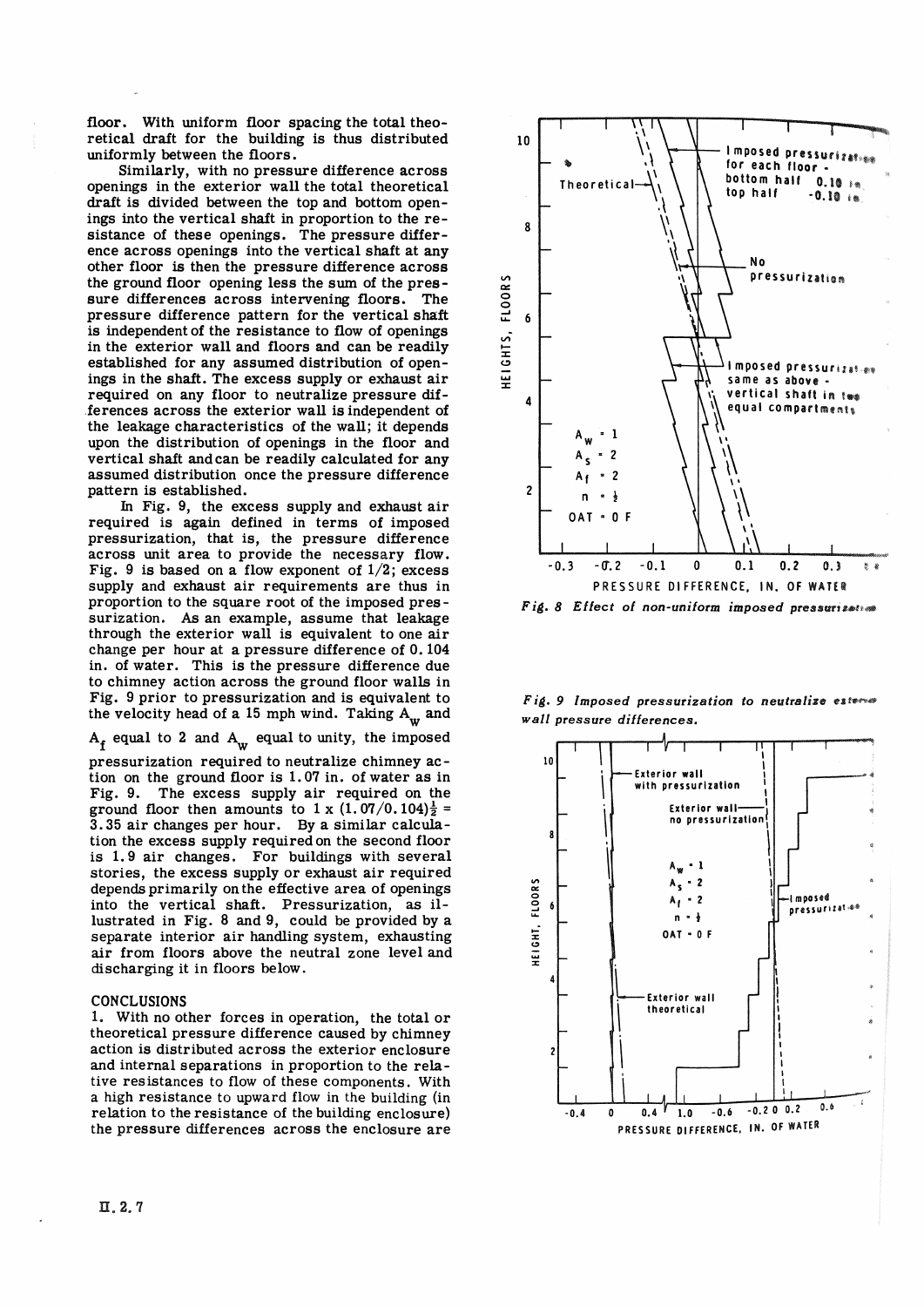reduced and those across internal separations increased. For buildings with many floors **(e.g.,**  more than ten) the resistance to air flow through floor openings tends to become high, and the resistance of openings into vertical shafts becomes the dominant factor in determining the ratio of ac**tual** to theoreticalpressure differences from chimney effect. Construction and design features that increase the resistance of the flow path through the  $\sqrt{\frac{1}{\pi}}$  retrical shafts will have the most effect in reducing pressure differences across the building enclosure.

2. The effect on pressure differences of increasing the entrance area at the ground floor depends on the resistance to flow within the building in relation to that of the building enclosure. In general, there is a reduction in the pressure difference across the entrance and a corresponding increase in the pressure difference across separations above; with a significant resistance to upward **flow,** most of this increase in pressure difference occurs across the ground floor entrance to vertical shafts and across the floor construction above.

**3.** Pressurization (providing an excess of supply or exhaust air) offers possibilities for the control **of** pressure differences from chimney effect **by** altering the distribution of the theoretical pressure difference across the various separa**has.** Bcess supply air introduced uniformly at **all** levels can be effective in neutralizing the pressure difference across ground floor entrances, but there **will** be a corresponding increase in the pres - **sure** differences causing exfiltration at upper lev **cls.** The total amount of excess outside air required depends upon the tightness of the building **mclosure.** 

4. If pressurization is to minimize pressure differences at the entrance, there is a potential advantage in pressurizing only the ground floor. If **ere** is a significant resistance to upward flow **Within** the **building:** the resulting pressurization at **Bahgr** levels **will** be significantly less than that at the ground floor, and the total excess air required will be much less than with uniform pressurization **all** floors.

و ا

5. If the building provides a significant resis tance to upward air flow, it is possible to minimize chimney pressure differences across the building enclosure by providing an excess of supply air at lower levels and an excess of exhaust air at upper levels. The ultimate arrangement would neutralize these pressure differences on each floor. The amount of excess supply or exhaust required depends upon the resistance to flow within the building and is independent of the leakage characteris tics of the enclosure. For multi-story buildings the resistance to flowdependsprimarily on the resistance imposed by the vertical shafts.

6. The distribution of pressure difference due to chimney action and excess supply or exhaust air, and the air flows that result can be determined analytically **if** leakage characteristics are known. Appropriatevalues for the leakage characteristics, particularly those for openings between floors and into vertical shafts, can only be determined by measurements on actual buildings. Interpretation of such measurements can be assisted by the results of mathematical studies such as those presented in this paper.

#### ACKNOWLEDGEMENT

The authors wish to acknowledge the contribution made by Mr. H.A. Smith, Computation Centre, National Research Council, in assisting with the analysis of the mathematical model. The authors also acknowledge the contribution made by Dr. W.G. Brown in deriving the mass flow equation given in this paper.

#### REFERENCES

- **1. G.T. Tamura and A. G. Wilson, Pressure Differences for a Nine-Story Building as a Result of Chimney Effect and Ventilation System Operation, ASHRAE Tram., Vol. 72, Part I, 1966.**
- **2. J.R. Sasaki and A.G. Wilson, Air Leakage Values for Residential Windows, ASHRAE Trans., Vol. 71, Part 11, 1965.**
- **S. G.T. Tamura and A.G. Wilson, Pressure Differences Caused by Chimney Effect in Three High Buildings.**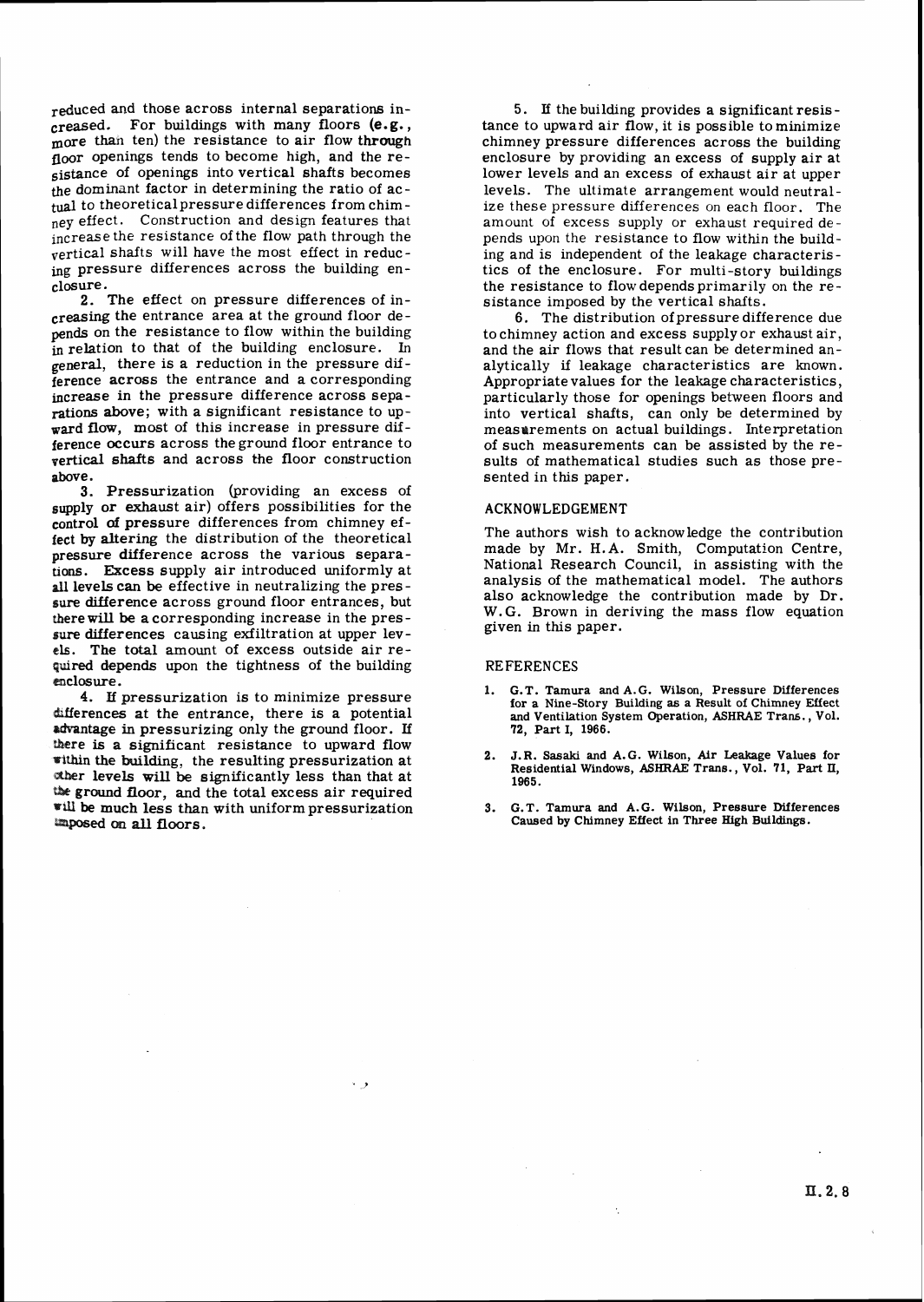# **DERIVATION OF MASS FLOW EQUATION FOR A FLOW SYSTEM**

For the flow problem considered in this paper it can be expected that

$$
E = f(R_e)
$$

**where** 

**E** = **Euler's number** 

**R,** = **Reynold's number** 

For small ranges of  $\Delta P$  and V

$$
\frac{\Delta P}{\rho V^2} = K \left(\frac{VDp}{\mu}\right)^m
$$
  
\n
$$
V = K' \Delta P^{\frac{1}{2+m}} \mu^{\frac{m}{2+m}} \rho^{-\left(\frac{1+m}{2+m}\right)}
$$
  
\n
$$
w = AV_p
$$
  
\n
$$
= K'A \rho^{\frac{1}{2+m}} \Delta P^{\frac{1}{2+m}} \mu^{\frac{m}{2+m}}
$$
  
\n
$$
n = \frac{1}{2+m}
$$

**Let** 

**Let** 

$$
w = K^{1} A \rho^{n} \Delta P^{n} \mu^{1-2n}
$$

$$
C = K^{1} \mu^{1-2n}
$$

 $w = CA\rho^n \Delta P^n$ 

#### DISCUSSION

NEIL B. HUTCHEON (Ottawa, Ontario): It will be evident that this kind of study is important, but it is also verg demanding and a difficult kind of **study**  to carry out. Not only is the situation you are trying to analyze quite complex, but, in addition, you must have available a building in which to make the measurements. It will be quite evident, I think, that it requires a very understanding and cooperative owner to allow you to enter a building at odd hours, punch holes in his walls, and clutter up his equipment room. We have been extremely fortunate in getting such cooperation from the owners of these buildings.

I have one comment that adds a bit of reinforcement to the point stressed by Mr. Locklin and Mr. Wilson. I think it is quite clear that architects often design buildings without regard for some of the technical problems. The mechanical engineer must then do the best he can with the

situations presented to him. Problems arising from chimney effect must be faced in the initial stages of planning of buildings. It may even be necessary to change our whole approach to the **de**sign of walls and floors to provide the necessary control over air movements in tall buildings.

 $\mathbf{a}$ 

I have one other comment. We have **talked**  here about the heating season, primarily. Under a cooling season the chimney effect is reversed. The tendency is greatly reduced, however, because you get only a few degrees temperature difference in the summer conditions compared with very large temperature differences in the winter'

RIcXIARI) E. **BARRETT** AND **DAVTD** W. **LOCKLD**  (Colurnbus, Ohio): This paper (Trans. No. **2046**  makes a significant contribution to **the** design **0**  tall buildings by providing a detailed look at three actual buildings. The concept of theoretical draf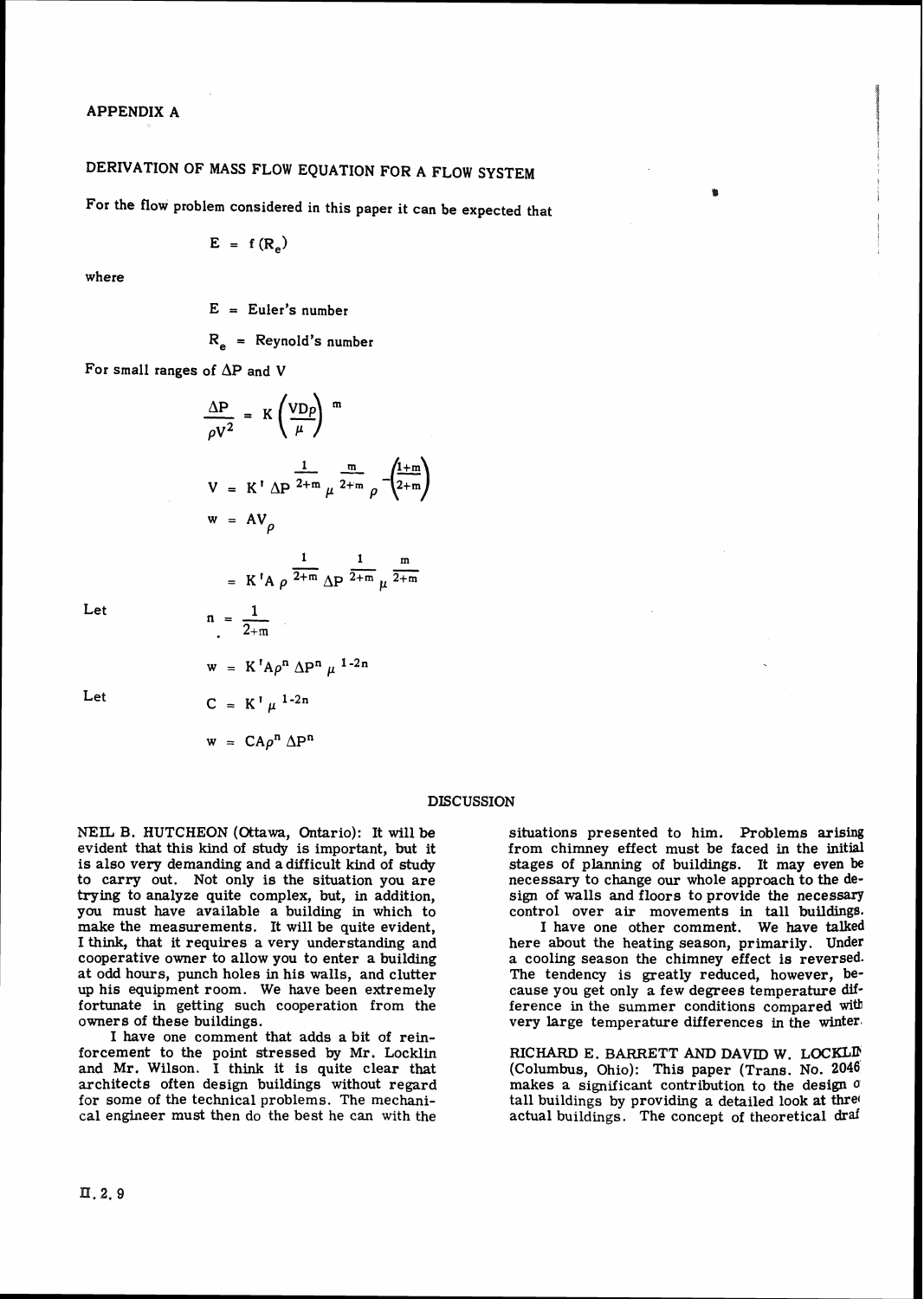has been known and used for many years but, until now, there has been a noticeable void in relating theoretical models to actual buildings. The lack of **data ir** this area has been partly due to the complexities of the problem, with air leakage, pressure differentials, air-conditioning fans and controls, and environmental aspects all interrelated. The authors are to be complimented for tackling such a problem and producing meaningful results.

We at Battelle Memorial Institute have used detailed computer models to evaluate air flows and pressure differentials for important leakage paths in several tall buildings, and find that the measurements presented in this paper generally verify the results we predicted for similar situations.

The difference between the measured air leakage rates through exterior walls and the National Association of Metal Manufacturers' standard points up the real problem of discrepancy between design and construction. Tests of building sections may show that a building wall design is adequate to provide a relatively tight wall; but it is another question as to whether the same leakage values can be maintained in the construction of a complete building. The problems of working **in** more taxing environments of temperature, wind, and elevation undoubtedly reduce the degree of care used in actual construction. Tests of the type performed by the authors are definitely important in providing the engineer with data on actual buildings and will enable better prediction of leakage values when designing new buildings.

The large pressure differentials measured across shaft doors to mechanical equipment rooms point to a possible problem area. The authors measured a pressure differential of 0.30 in. of vater with a 40 F outdoor temperature and an indoor temperature probably near 70 F. For an outdoor temperature of -10 F, the pressure differential would increase to about  $0.8$  in. of water **or** 4.2 psf. This would be a force of 84 lb on **a 20 eq ft** door. Some rather simple measurements **we** made using a spring scale and several subjects indicated that (1) the force needed to open a door **is about 10 lb greater than one-half the total pres**sure force on the door, and (2) the maximum pull-**Example 13 force a typical subject can exert is about 40 to ~UJ.** For the door given above, and for a -10 F andoor temperature, the opening forces would be **32 lb,** which indicates a problem in opening the  $\textbf{for under these conditions.}$  The opening force Proportionally greater for taller buildings, although using a two-door vestibule reduces open-**Ex forces.** This condition could be eliminated by acreasing the pressure in the mechanical equip**rooms** by providing a positive means of the supply air into these rooms rather than **ssing a spill damper from return air ducts or Winder arrangements typically employed in pres-\*\*\*** design practice.

**'he** authors pointed out a difference in the **actual to theoretical draft** with the air**binditioning systems** on and off. The ratio is affected by changes in exterior wall leakage as well as by changes in interior leakage. Therefore, a more plausible explanation of the lower ratios of actual to theoretical draft obtained with the airconditioning systems operating may be that the resistance to leakage through the exterior wall **by**  way of open intake and exhaust dampers uas reduced rather than that resistance to flow through the internal flow paths was increased.

The second paper (Trans. No. 2047) provides an interesting analysis of a problem which is sufficiently complex that it is difficult to visualize intuitively. By investigating a simplified model, the authors have presented a generalized picture of the effect of changes in air leakage and pressurization and have avoided the complicating details associated with specific buildings. The results of this paper can guide engineers in the selection of allowable leakage ratios to achieve the particular mode of building operation that is desired.

The authors were concerned primarily with pressure differentials in this paper. But, as they mentioned, there is an air flow of significant quantity associated with these pressure differentials. In fact, some buildings have had heating equipment removed from upper floors because the stack effect flow of air from the lower parts of the building warms the upper floors. Some of the approaches discussed by the authors for reducing pressure differentials, per se, would result in a significant increase in stack effect air flow and, therefore, would probably be undesirable. These include pressurization of the first floor only and pressurizing the lower half while depressurizing the upper half of the building.

One point that the authors mentioned should be emphasized; a total pressure differential equal in value to the theoretical draft will occur in the building. This total pressure differential will be equal to the sum of  $(1)$  the pressure differential across the entrance doors, (2) the pressure differential across the exterior wall at the top floor, and **(3)** the pressure differentials encountered in going from the first floor to the top floor by any path. It is not possible to eliminate completely all of these pressure differentials.

The task of the building designer is to force the greatest portion of the total pressure differential or theoretical draft to occur at locations in the building which will cause the fewest problems for building operation and building tenants. For some buildings, a possible location for a large pressure differential to occur with a minimum of problems is across the exterior wall in the upper part of the building. This can be achieved by pressurizing the building. But, for pressurization to be practical, the exterior wall must be relatively tight to keep net supply air to a minimum. The authors have shown in the companion paper (Trans. No. 2046) that pressurization may not be practical without significant improvements in tightness of exterior wall construction.

AUTHOR WILSON: We appreciate the constructive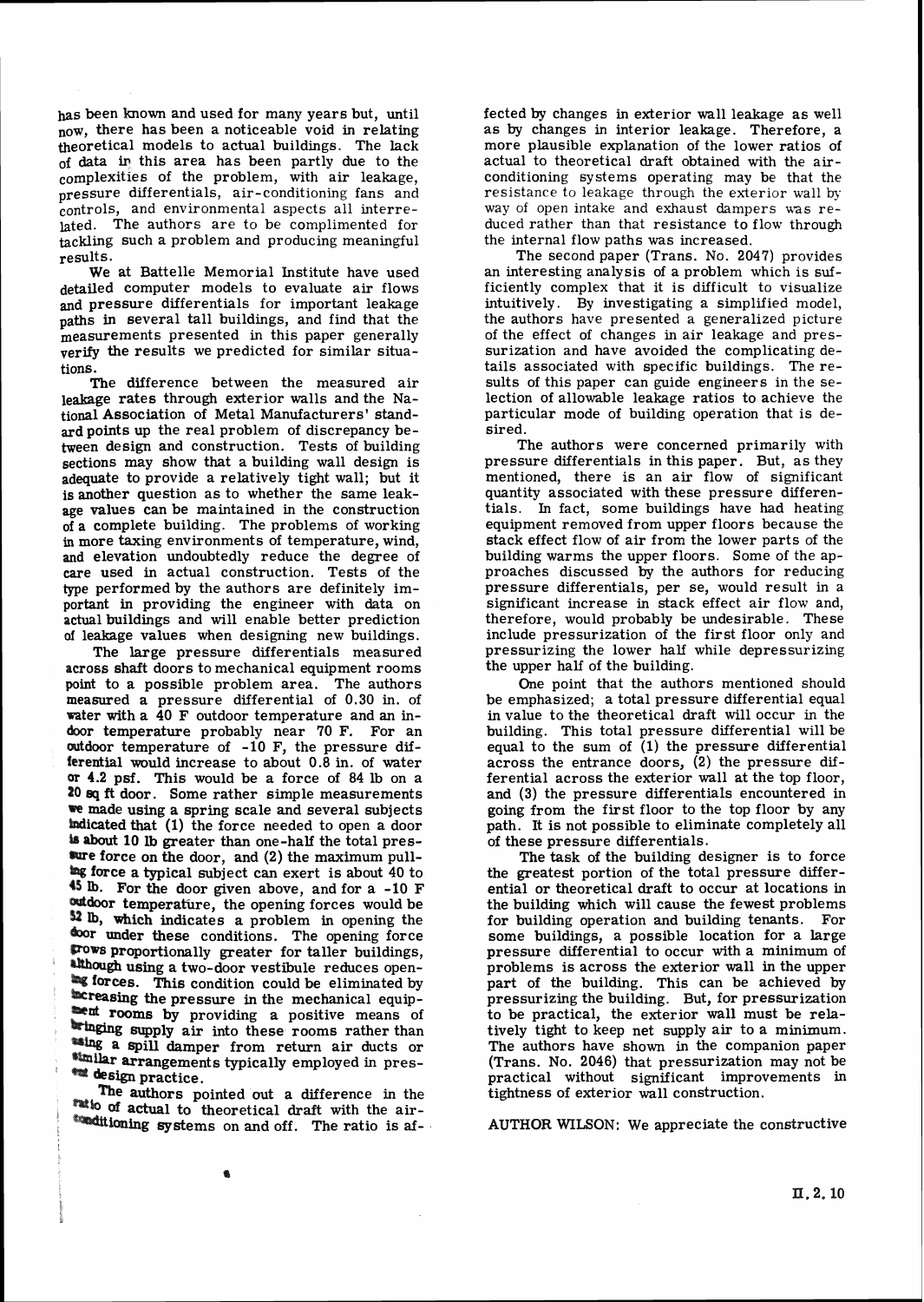comments of Messrs. Barrett and Locklin; in particular their emphasis on the dilemma of the designer, who must consider how best to distribute the pressure difference due to chimney action, as it cannot be eliminated.

We should make it clear that the intent of the first paper was not to promote any particular approach for controlling or altering the distribution of pressure differences resulting from chiinney action. Our intent was to illustrate by example the manner in which the distribution of pressure differences would be affected by the relative resistances to flow of the building enclosure and interior separations, and the operation of the mechanical air distribution system.

The best approach in altering or controlling these pressure differences will, of course, depend on the particular circumstances; but for Canadian conditions with extended periods of sub-freezing outdoor temperatures in winter, I would be very hesitant to recommend to designers that they pressurize buildings in such a way as to increase significantly pressure differences leading to exfiltration through the enclosure in the upper parts of the building. Warm, moist air exfiltrating through joints and porous materials which occur in building enclosures as commonly designed and constructed, carries with it moisture which under wintertime conditions, will condense in the flow path. This mechanism leads to the deposition of very large quantities of water in the form of frost or ice, which can cause early and severe degradation of the structure.

A number of serious examples of this type of problem have come to our attention in recent years. We believe this is one of the more serious implications of air leakage, particularly in humidif ied buildings.

AUTHOR TAMURA: First of all, I would like to thank Mr. Barrett and Mr. Locklin for their helpful comments.

With reference to the second paper, perhaps it would be appropriate to make some additional comments on our estimate of the leakage characteristics of the exterior walls. In our tests there were several sources of error, most of which would tend to over-estimate the leakage rate. First, there is the estimate of the flow through the fan. Prior to the test the static pressure drop across each fan and fan speed were measured and recorded. Only those fans whose readings agreed approximately with the contractor 'S figures were used in the pressurization test. These readings were taken prior to the pressurization test. The flow rates of the fans would be affected to some extent, however, by changes in the air flow resistance of the system during the pressurization tests from its characteristics under normal operation.

Secondly, although the return air dampers were in a closed position to obtain  $100\%$  outside air, it is probable that some leakage flow occurred through the return air dampers, even though they were in the closed position to obtain 100% outside air, thus over-estimating the quantity of outside  $air$ .

Thirdly, although the outside dampers of fans not in operation were in the closed position, leak. age openings through their dampers would repre. sent additional openings in the exterior wall. Even with these possible sources of error, however, the air leakage rates of the exterior **wall** obtained would appear to be considerably higher **than**  would estimate from air leakage data on wall components.

In general, pressure differences across the interior separations were small and did not **give**  rise to any problems. Relatively large pressure differences occurred across the stairwell doors leading to the top mechanical floor of the tallest af the three buildings. These doors were difficult to open. As pointed out by Messrs. Barrett **and**  Locklin, the pressure difference across the door was 0.30 in. of water. In this same building noise due to air flow was very noticeable at the door of the elevator serving the forty-first to the fortyfifth observation floor. The pressure difference across these doors was approximately 0.20 in. **cg**  water. Opening of these elevator doors was **ac**companied by a noticeable gust of air, especially at the forty-fifth floor. Noise arising from **air**flow through crack openings around the doors depend on the configuration of the cracks and on the pressure difference across them. **h** an isolated case a loud air noise occurred across a door with a pressure difference of as low as 0.08 in. af water. Tests conducted by Mr. Barrett and Mr. Locklin on door openings are helpful in stating a maximum allowable pressure difference across interior separations.

As to their final comments relative to the lower values of the ratio of actual to theoretical draft with the ventilation system on, as compared to the values with it off, I find that I do not understand their explanation. As pointed out in the paper, with the system off, duct openings into the various floors would act as interconnections **anc**  reduce the resistance to vertical flow within **tht**  building, thus tending to increase the ratio **d**  actual to theoretical draft as defined; intake **ant**  exhaust dampers, if open, would act as opening: in the exterior wall and would have the opposite effect. With the system on, however, we do no think that it is a useful concept to regard the sup ply and exhaust openings as simple, passive open ings in the enclosure. Instead we regard them a sources of excess supply or exhaust air, their ef fect depending upon the final distribution of thj net supply or exhaust throughout the building

P. R. ACHENBACH (Washington, D.C.): Th authors ought to be complimented for these uset papers. However, I would like to ask a questio or two about Fig. 13 in the second paper (Tran No. 2047). The authors say, in applying the data, that they used the average pressure diffe: ences across the enclosure from top to bottom. am wondering whether this is an arithmetic algebraic average and whether, in fact, this Fig.